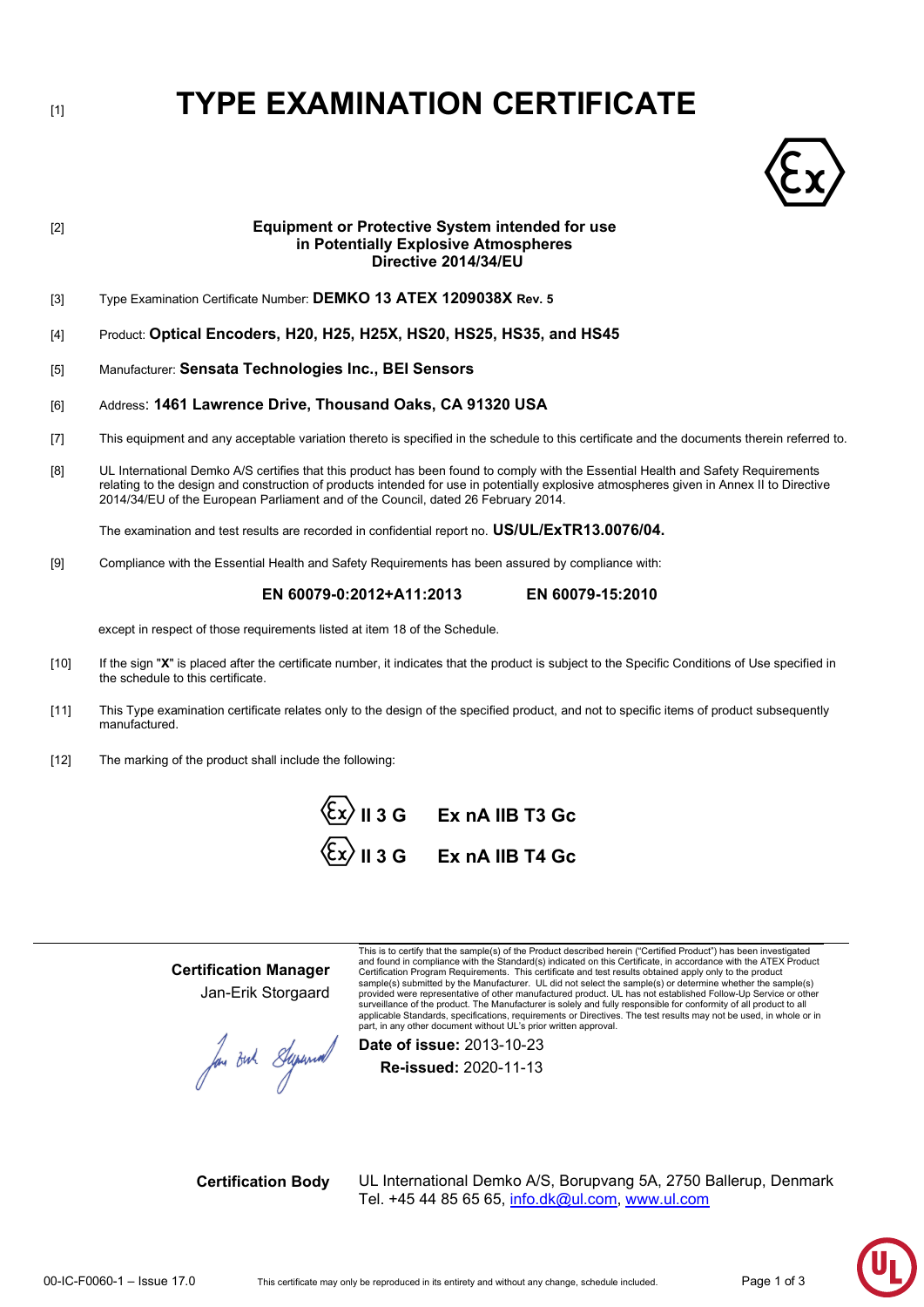- 
- 

### [13] **Schedule** [14] **TYPE EXAMINATION CERTIFICATE No. DEMKO 13 ATEX 1209038X Rev. 5**

#### [15] Description of Product: The devices are optical encoders powered by a class 2 power supply. The optical radiation output of the product with respect to explosion protection, according to Annex II clause 1.3.1 of the Directive 2014/34/EU is not covered in this certificate. Nomenclature: H25 E–F1-SS - 1024 – ABZC – 28V/V – CCW – E (-) M18 – NI - S I IIA (or IIB) III IV V VI VII VIII IX X I - Basic model number: H20, HS20, H25, H25X, HS35, HS25, HS45. IIA - Shafted Encoders (H20, H25, H25X) Housing Type/Pilot: XX - one or two letter designation for specific geometry, followed by dash: Shaft Type/Diameter (H20 encoder only): .12" through .75" and shaft type, followed by dash, Face Mount: F1 to F999, followed by dash (or blank without dash), Shaft Seal: SS, followed by dash IIB - Hollow Shaft Encoders (HS20, HS25, HS35, HS45) Housing configuration: XX - one or two letter designation for specific geometry, followed by dash: Bore Size: .12" through 2.00", may or may not be followed by "S", followed by dash, Tether: R1 to R99, followed by dash (or blank without dash), Shaft Seal: BS, SS, followed by dash III - Resolution – Inc. 1 to 999,999-T16 Abs. up to 16 Bits IV – Output channels: Up to 3 Data Channels and Complements (examples: ABZ, ABZC) – Not used on Model H25X – Output type: 15V/V = 5-15 Vin/out (HS35 Extreme Duty Version Only) 28V/V = 5-28 Vin/out 28V/5 = 5-28 Vin/5Vout A1, A2, A3, A4, A5 = 12-28 Vin/Variable out S3 = 5-28 Vin/SSI out

- VI Single or Dual Electronics (HS35 and HS45 only) Output termination location (H20, H25, and H25X only)
- VII Direction of increasing count (on H25X only) CW – clockwise increasing count CCW – counter clockwise increasing count
- VIII Connector type
- IX NI denotes non-sparking
- X Special features
	- "S" denotes special features described in a footnote (e.g., extreme duty electronics)

#### Temperature range:

The relation between model number, ambient temperature, and the assigned temperature class is as follows:

| <b>Model Number</b>                | Ambient temperature range            | Temperature class |
|------------------------------------|--------------------------------------|-------------------|
| H <sub>20</sub> & H <sub>S20</sub> | -40 °C to +85 °C                     | T3                |
|                                    | -40 °C to +55 °C                     | T4                |
| H <sub>25</sub> & H <sub>S25</sub> | -40 °C to +80 °C                     | T4                |
| H25X (analog and serial)           | -30 °C to +105 °C                    |                   |
| <b>HS35 &amp; HS45</b>             | -40 °C to +85 °C                     | T3                |
| <b>HS35 Extreme Duty Version</b>   | -40 $^{\circ}$ C to +85 $^{\circ}$ C | T4                |